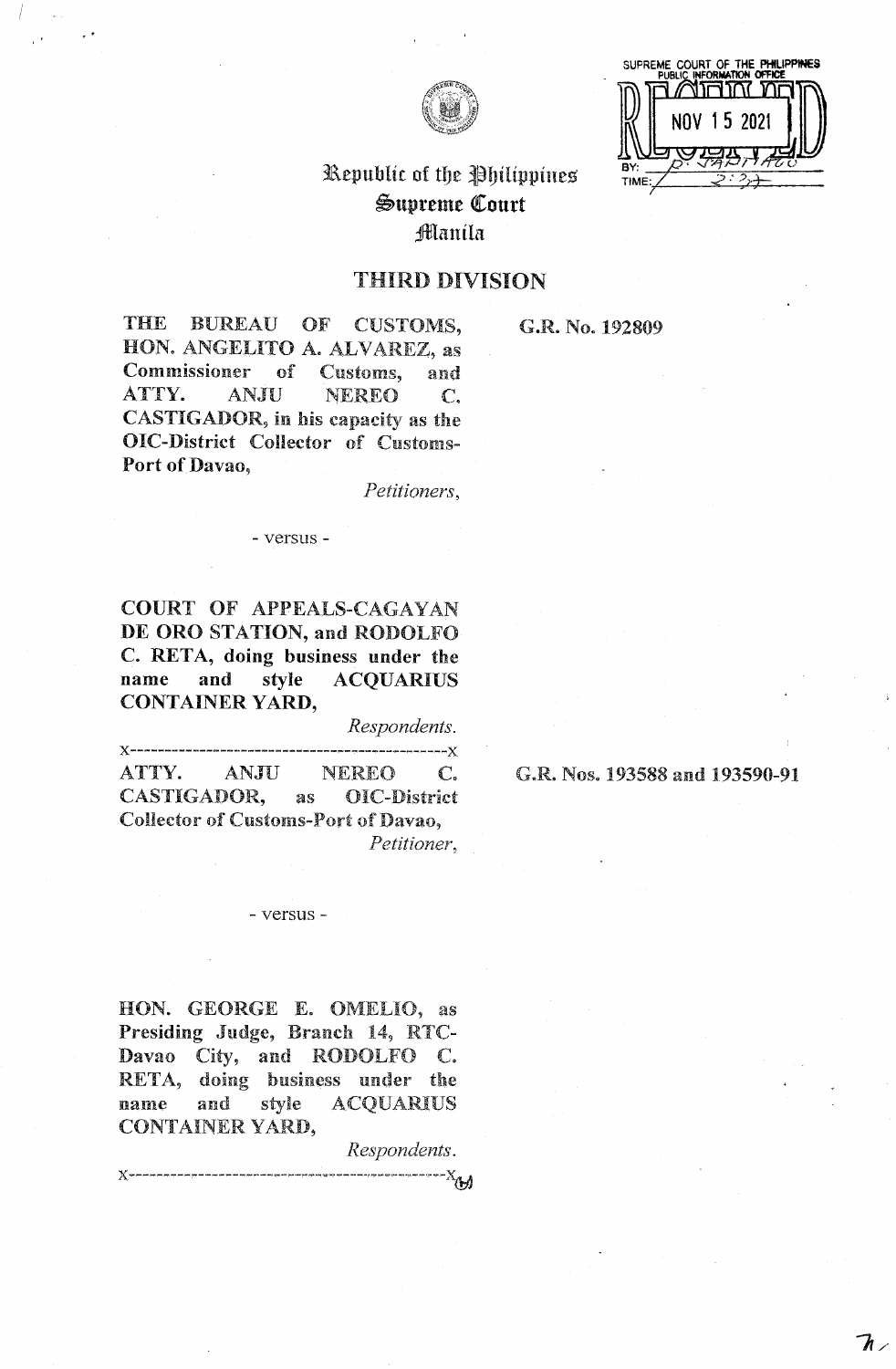THE BUREAU OF' HON. ROZZANO CUSTOMS, RUFINO B. BIAZON, in his capacity as Commissioner of Customs, ATTY. MARTINIANO the and B. BANGCOY, in his capacity as District Collector of Customs-Port of Davao,

 $Decision$   $\qquad \qquad \qquad 2$ 

. ·'·''"'··i ... **lo,,** 

*Petitioners,* 

### - versus -

G.R. Nos. 192809, 193588 & 193590-91, & 201650

G.R. No. 201650

Present:

LEONEN, J., *Chairperson,*  HERNANDO, INTING, DELOS SANTOS, and LOPEZ J. Y., JJ

RODOLFO C. RETA, doing business under the name and style Promulgated: ACQUARIUS CONTAINER YARD,

*Respondent.* . **April 26, 2021 x--.** ------------ .-------· ---- *&* -------------- **----·--·~1)C~~ ------------------x** 

### DECISION

### HERNANDO, **J.:**

.<br>Y TT /

ทระ และคว  $\mathbf{E}$ 

> These consolidated Petitions<sup>1</sup> assail various promulgations of the Court of Appeals (CA) in CA-G.R. SP No. 03568, and the Regional Trial Court (RTC), Davao City, Branch 14 in Civil Case Nos. 33,275-10, 33,477-10, and 33,478-10, all of which stemmed from the Complaint with Application for Preliminary Injunction and Prayer for a Temporary Restraining Order<sup>2</sup> filed by private respondent Rodolfo C. Reta (Reta) against petitioners Bureau of Customs (BOC) and Atty. Anju Nereo C. Castigador (Atty. Castigador), the District Collector of the Bureau of Customs - Port of Davao (collectively, petitioners), before the RTC.

> Assailed in G.R. No.  $192809<sup>3</sup>$  is the July 22, 2010 Resolution<sup>4</sup> in CA-G.R. SP No. 03568, which denied petitioners' prayer for issuance of a writ of preliminary injunction to enjoin the implementation of the April 19, 2010 Order<sup>5</sup> of the RTC (which granted Reta's prayer for issuance of a writ of preliminary injunction).

<sup>1</sup>Petitions for *Certiorari* in G.R. No. 192809, and 193588 & 193590-91; Petition for Review on *Certiorari*  in G.R. No. 201650.

<sup>2</sup>*Rollo,* vol. I (G.R. No. 192809), pp. 96-109. Filed on March I, 2010.

Id. at 2-81. The petition is entitled "Petition (With Urgent Prayer for the Issuance of a Temporary Restraining Order and/or Writ of Preliminary Injunction and Motion for the Conduct of Special Raffle)." Filed on July 27, 2010.

<sup>4</sup>Id. at 83-85, Penned by· Associate Justice Edgardo T. Uoren and concurred in by Associate Justices Romulo V. Borja and Rodrigo F. Lim, Jr.

<sup>5</sup> Id. at 86-88. Penned by Presiding Judge George E. Omelio.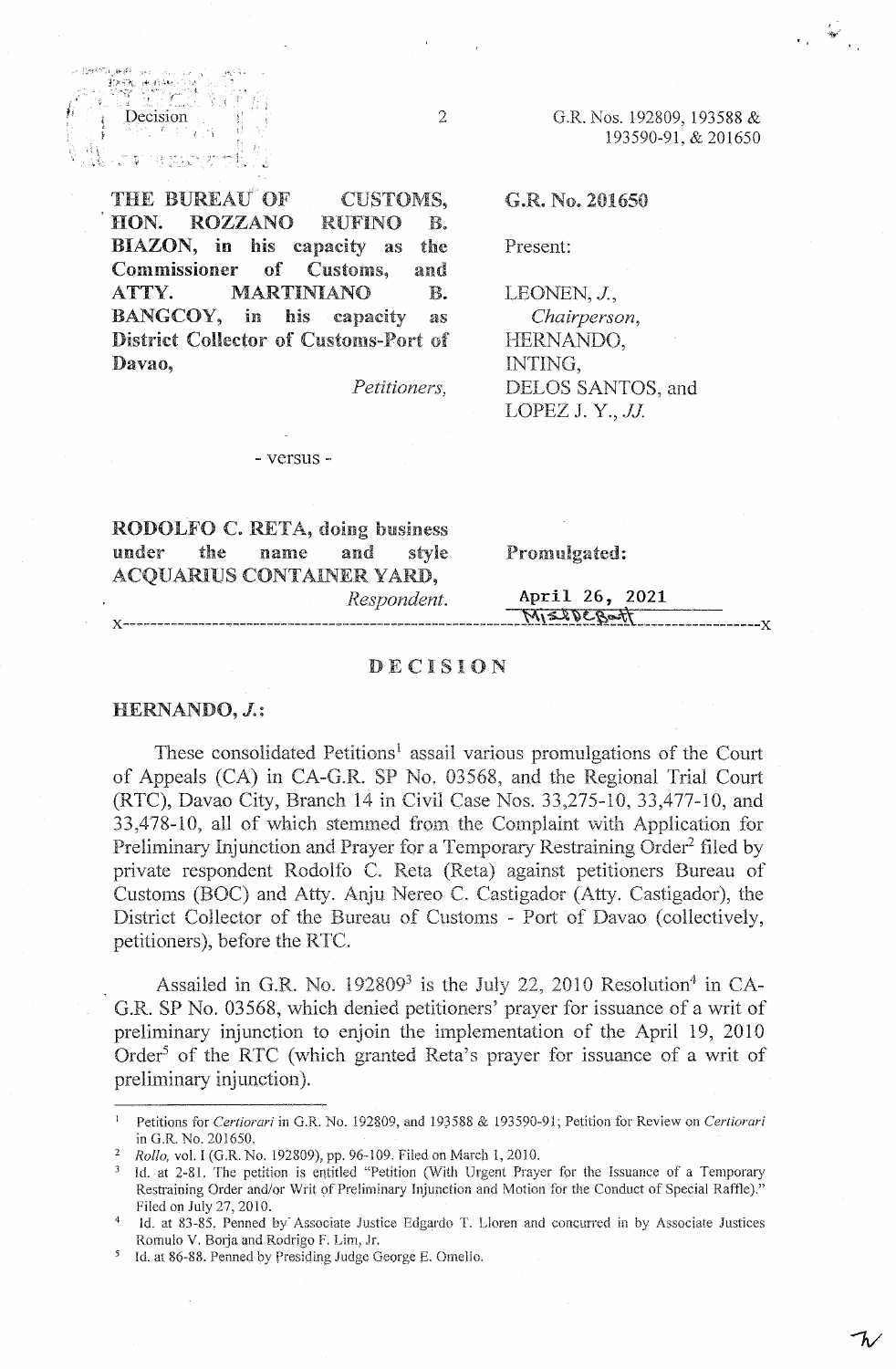In G.R. Nos. 193588 & 193590-91,<sup>6</sup> Atty. Castigador assails the September 16, 2010 Omnibus Order<sup>7</sup> of the RTC in Civil Case Nos. 33,275- $10, 33,477$ -10, and  $33,478$ -10, and the corresponding Warrant of Arrest<sup>8</sup> dated September 17, 2010. In the Omnibus Order, the trial court denied Atty. Castigador's motion for inhibition of Presiding Judge . George E. Omelio (Judge Omelio), granted Reta's petitions for indirect contempt against Atty. Castigador, and ordered his arrest for alleged continued defiance of the RTC's April 19, 2010 Order.

In G.R. No. 201650,  $9$  petitioners assail the January 17, 2012 Decision<sup>10</sup> and April 17, 2012 Resolution<sup>11</sup> in CA-G.R. SP No. 03568 dismissing their Petition for *Certiorari* challenging the April 19, 2010 Order<sup>12</sup> of the RTC.

### **Factual Antecedents:**

### **a) Facts Common to the Cases:**

Reta is the owner and operator of Acquarius Container Yard (ACY).<sup>13</sup> ACY's operation as a container yard outside the customs territory has been approved by the BOC in 2006. 14

On January 9, 2009, Reta entered into a Memorandum of Agreement<sup>15</sup> (MOA) with the BOC for the free use of his container yard, ACY, located in Davao City<sup>16</sup> as the designated examination area for the container vans in the Port of Davao for a period of 25 years.<sup>17</sup> The MOA also provided that the parties may revoke it for cause at any time. <sup>18</sup>

BOC claimed that on February 26, 2010, Reta closed the container yard and barred customs examiners from entering the premises.<sup>19</sup> On the same date, Atty. Castigador informed Reta, through a letter, of his intention to conduct the examination of the container vans at the Philippine Ports Authority (PPA)

 $8$  Id. at 54-55.

Rollo (G.R. Nos. 193588 & 193590-91), pp. 6-50. The petition is entitled "Petition (With Urgent Prayer for the Issuance of a Temporary Restraining Order and/or Writ of Preliminary Injunction). Filed on September 22, 2010.

<sup>7</sup> Id. at 51-53. Penned by Presiding Judge George E. Omelio.

<sup>&</sup>lt;sup>9</sup> *Rollo* (G.R. No. 201650), pp. 8-80. Filed on June 18, 2012.

<sup>&</sup>lt;sup>10</sup> Id. at 82-91. Penned by Associate Justice Edgardo T. Lloren and concurred in by Associate Justices Romulo V. Borja and Pamela Ann Abella Maxino.

<sup>&</sup>lt;sup>11</sup> Id. at 93-95. Penned by Associate Justice Edgardo T. Lloren and concurred in by Associate Justices Romulo V. Borja and Pedro B. Corales.

<sup>12</sup> Id. at 317-319; supra note 5.

<sup>&</sup>lt;sup>13</sup> Id. at 104.

 $14$  Id.

<sup>15</sup> Id. at 96-99.

<sup>&</sup>lt;sup>16</sup> Id. at 83. <sup>17</sup> Id. at 83-84

<sup>18</sup> Id. at 84, 97.

<sup>&</sup>lt;sup>19</sup> Id. at 84.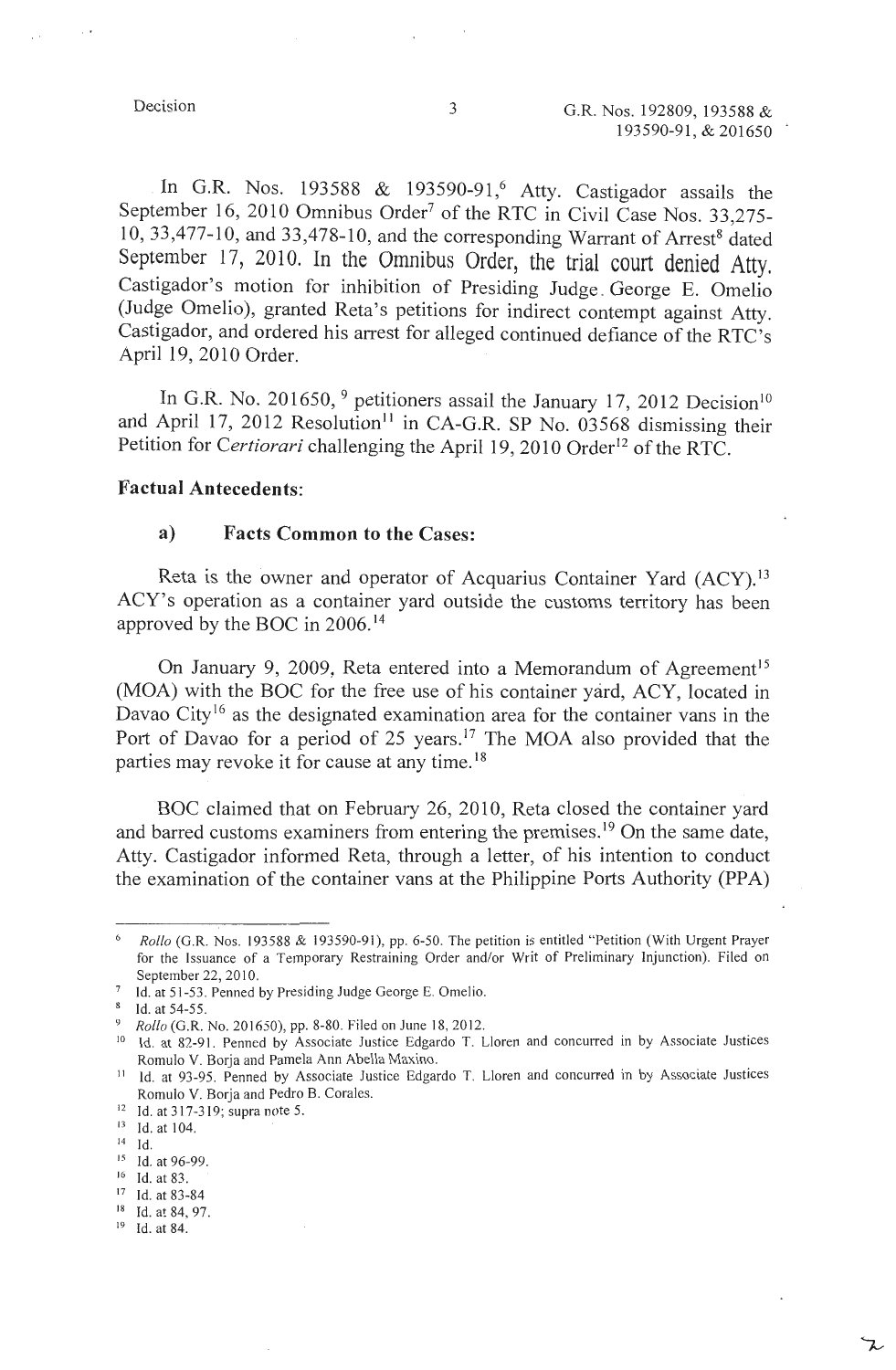premises in Sasa, Davao City, and to reexamine the MOA as its purpose no longer exists.<sup>20</sup>

This prompted Reta to file a Complaint with Application for Preliminary Injunction and Prayer for a Temporary Restraining Order against petitioners. Reta claimed that after the BOC agreed to use ACY as the designated examination area, he invested in various machineries and equipment for the examination and inspection of container vans.<sup>21</sup> He denied closing the . container yard; he alleged that it was Atty. Castigador who directed the stoppage of the hauling and scanning of the container vans in  $ACY<sup>22</sup>$ 

The Complaint prayed: (a) for the issuance of a restraining order or injunctive relief; (b) for the nullification of Atty. Castigador's February 26, 2010 letter for being issued without due process and in violation of the MOA; ( c) for petitioners to respect and perform their obligations under the MOA; and, (d) for the payment of damages, attorney's fees, and costs of suit.<sup>23</sup>

The Executive Judge of the RTC issued a temporary restraining order (TRO) prohibiting the BOC from removing the container vans in ACY and directing the BOC to resume its operations inside ACY. 24 After raffle of the case, Presiding Judge Emmanuel C. Carpio (Judge Carpio) of RTC Branch 14 extended the TRO for another 17 days.<sup>25</sup>

Subsequently, the BOC, through a letter dated March 5, 2010, revoked the MOA and informed Reta that it will continue to conduct examination at the PPA premises, citing strained relations between the parties arising from Reta's closure of the container yard and filing of baseless suits against the BOC, and the subsequent availability of space for the conduct of examination at the PPA premises.<sup>26</sup> In this connection, BOC filed with the RTC Manila a petition for judicial confirmation of the existence of just cause to terminate the  $MOA.<sup>27</sup>$ 

Meanwhile, on March 19, 2010, Judge Carpio denied Reta's application for the issuance of a writ of preliminary injunction.<sup>28</sup>

Reta then moved for the inhibition of Judge Carpio from further hearing the case, which motion was granted. The case was re-raffled to Judge Omelio

- <sup>23</sup> Id. at 114-115.<br><sup>24</sup> Id. at 85.
- *zs* Id.
- 

<sup>20</sup> Id. at 84, 102.

 $2!$  Id. at 84. 22 Id.

<sup>26</sup> Id. at 60-62, 85, 203-207 27 *Rollo* (G.R. Nos. 193588 & 193590-91), p. 20. 28 *Rollo* (G.R. No. 201650), p. 85, 260-262.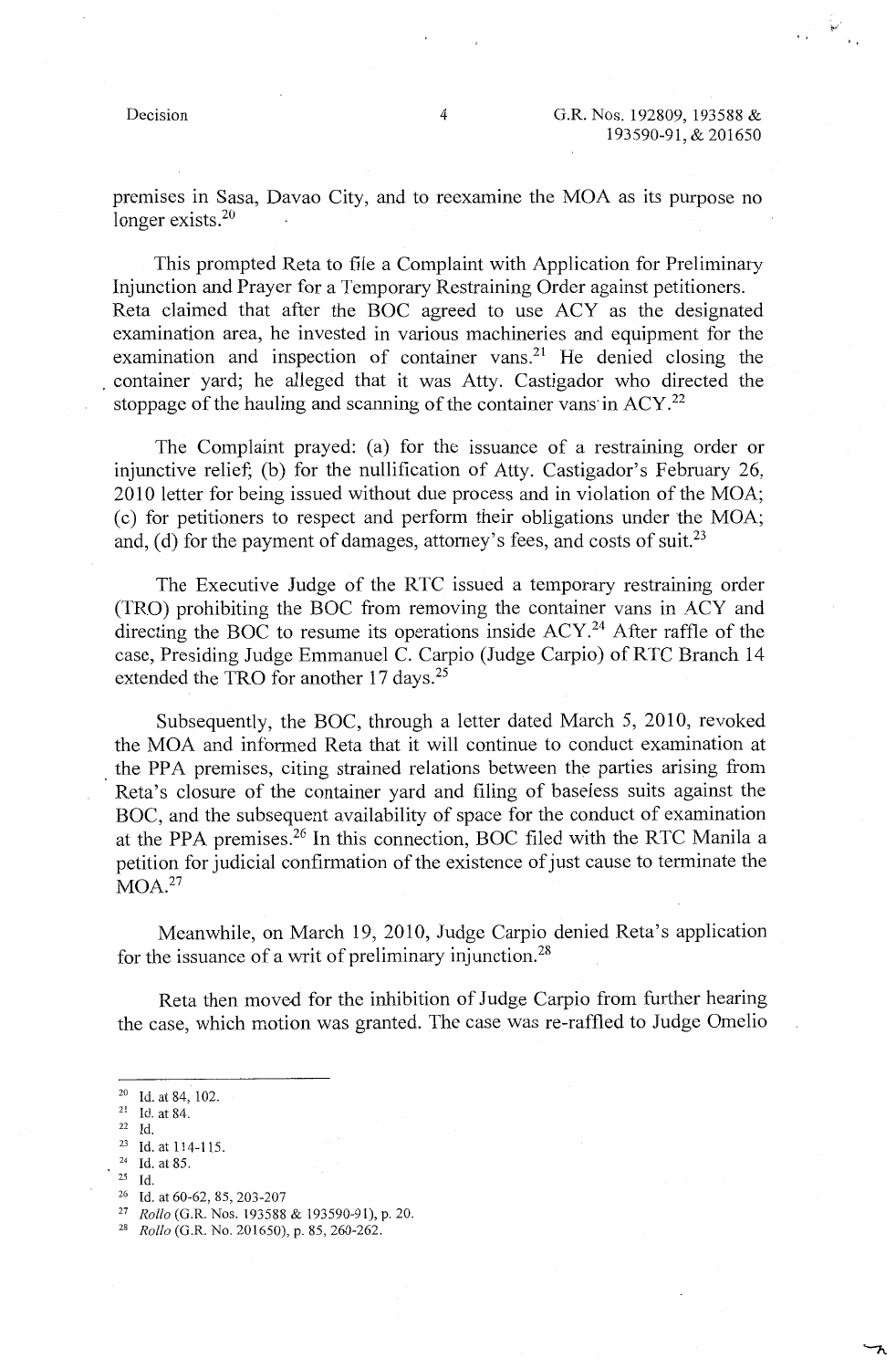ひ

of RTC Branch 14.29 Now under a different judge, Reta moved for the reconsideration of the March 19, 2010 RTC Order.<sup>30</sup>

On April 16, 2010, petitioners filed their Answer to the Complaint. <sup>31</sup>

On April 19, 2010, Judge Omelio issued the assailed Order setting aside the March 19, 2010 Order of Judge Carpio. The April 19, 2010 Order granted the issuance of a writ of preliminary injunction against petitioners, prohibited them from closing the designated examination area in ACY and from revoking the MOA with Reta.32 The said Order also directed the BOC to resume operations inside Reta's container yard. 33 The dispositive portion of the April 19, 2010 Order of the RTC reads:

**WHEREFORE,** and in view of all the foregoing consideration, the instant motion of the plaintiff is hereby **GRANTED.** The Order of the Court dated **MARCH 19, 2010** is **SET ASIDE.** 

Let [a] writ of preliminary injunction issue against herein defendants, their assigns or entities acting in their behalf to cease and desist "from implementing the closure of the designated examination area (DEA) at Aquari[u]s Container Yard as well as the revocation of the subject memorandum agreement and to continue the enforcement and implementation of the same by conducting the examination of shipments as contained in the defendant collector's notice of February 26, 2010 not at the PPA designated area at Sasa Wharf but at the Aquari[u]s Container Yard, and ordering further the defendants, their agents and assigns to observe the status quo ante litem mutam, to conduct all examination of Laden Containers at the DEA of ACY as provided in the subject Memorandum of Agreement, and for the plaintiff to resume its operation and render the usual and proper services in hustling[,] stripping/stiffing and left-on/lift-off [sic] and other allied services," pending trial on the merit[s] of this case.

Plaintiff is ordered to post injunctive bond in favor of the defendants in the event the Court finds after trial on the merit<sup>[s]</sup> that the former is not entitled to the injunctive relief prayed for, in the amount of Pl,000,000.00.

The Sheriff of this Court is directed to serve and implement the writ and make return of his proceeding pursuant to the rules.

### SO ORDERED.<sup>34</sup>

Aggrieved, petitioners filed a Petition for *Certiorari* with the CA assailing the April 19, 2010 RTC Order. The Petition was supplemented by a

- $^{29}$  Id.<br>  $^{30}$  Id. at 29, 267-296.<br>  $^{31}$  Id. at 86.
- 

 $\frac{32}{33}$  Id. at 86, 317-319.

<sup>33</sup> Id. 34 Id. at 318-319; *Rollo,* vol. I (G.R. No. 192809), pp. 87-88.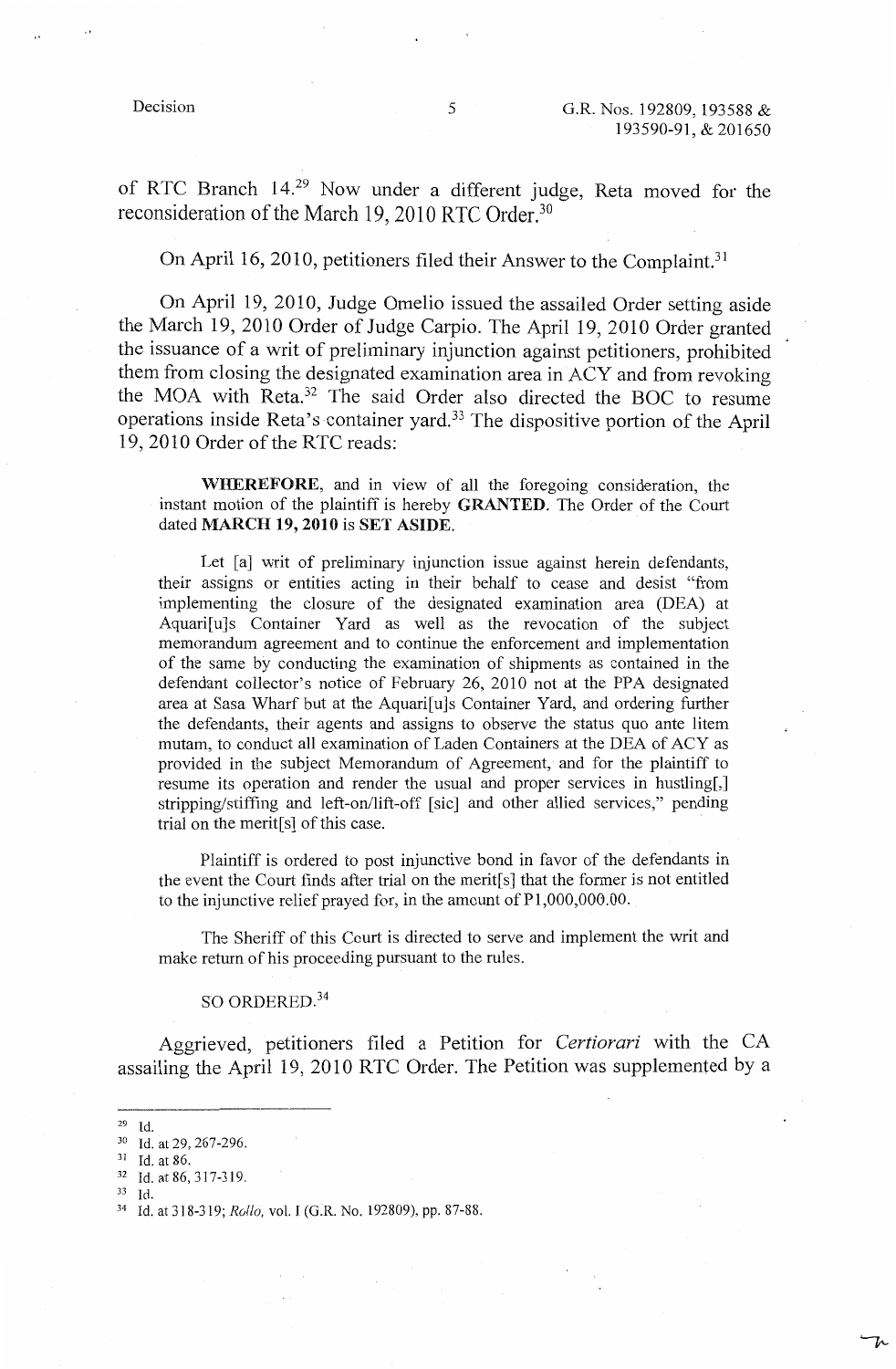prayer for the issuance of a writ of preliminary injunction to prevent the RTC from enforcing the assailed Order.

### **G.R. No. 192809:**

In its July 22, 2010 Resolution, the appellate court denied petitioners' application for injunctive relief, and ordered the filing of pleadings subsequent to the Petition for *Certiorari.* The CA found no urgent need to issue the writ of preliminary injunction.35 Likewise, it directed the BOC to continue with the conduct of its operations inside the ACY premises. <sup>36</sup>

Petitioners thus filed a Petition for *Certiorari* before this Court imputing grave abuse of discretion on the part of the CA in issuing its July 22, 2010 Resolution. They argue that: (a) the CA Resolution did not indicate the facts and law upon which it is based; (b) the CA Resolution upheld injustices brought by the RTC Order as the courts have no jurisdiction to restrain the . performance of a purely BOC function, which is the management of the designated examination area; (c) the RTC's issuance of a writ of preliminary injunction is not proper as the requirements were not met  $-$  petitioners did not violate any of Reta's rights as it was not the BOC, but Reta who closed and prevented access to the designated examination area; (d) courts cannot issue an injunctive writ that would effectively dispose of the main case without trial; (e) the MOA between the parties has been validly revoked as of March 5, 2010, making the application for injunctive relief baseless; (f) Judge Omelio acted with manifest partiality and bias in favor of Reta to the prejudice of the BOC; and, (g) Reta willfully and maliciously made untruthful statements to put the BOC in a bad light and lay the blame on them for the closure of ACY. 37 Petitioners pray that the July 22, 2010 Resolution be set aside and for the issuance of a TRO and writ of preliminary injunction to prevent the enforcement of the said CA Resolution, citing irreparable damage to the BOC and the government.<sup>38</sup>

In a Resolution dated August 4, 2010, this Court resolved to dismiss the · Petition for petitioners' failure to sufficiently show that any grave abuse of discretion was committed by the  $CA.^{39}$ 

This Court, however, in its Resolution dated October 6, 2010, granted the BOC's Motion for Reconsideration<sup>40</sup> and reinstated the Petition.<sup>41</sup> On the same date, the Court also issued a status quo ante order requiring the parties to

41 Id at. 680.

<sup>35</sup>*Rollo* (G.R. No. 201650), p. 85, 260-262, p. 84. 36 Id. at 84-85. 37 Id. at 2-67. 38 Id. at67-76. 39 Id. at 614. 40 *Rollo,* vol. II (G.R. No. 192809), pp. 627-679.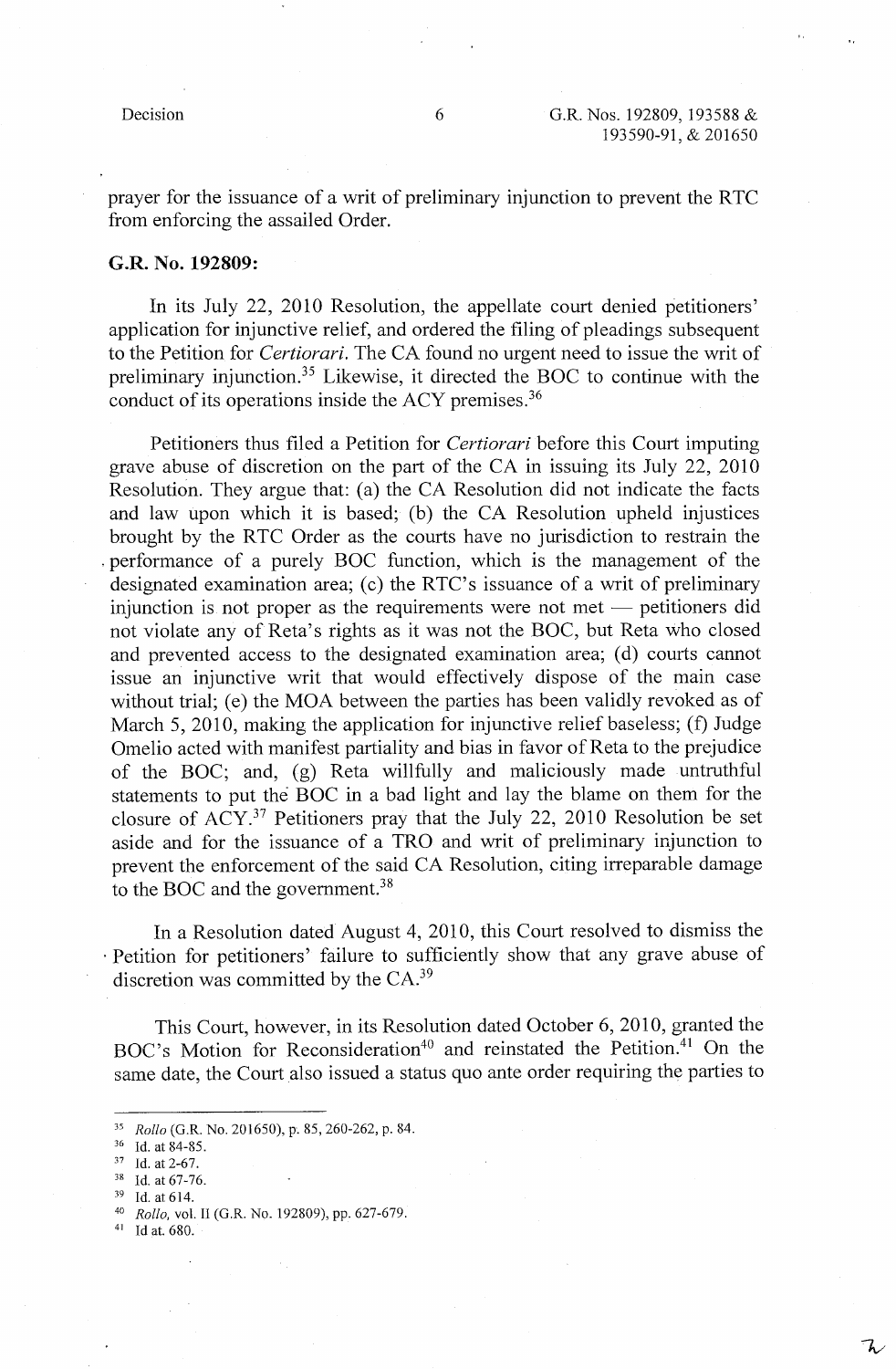observe the status quo prevailing before the issuance of the April 19, 2010 Order of the RTC  $-$  the conduct of examination in the PPA premises in Sasa Wharf, Davao City.<sup>42</sup> The pertinent portion of the status quo ante order reads:

ACCORDINGLY, THE BUREAU OF CUSTOMS MAY CONTINUE TO CONDUCT THE EXAMINATION OF LADEN CONTAINERS AT THE DESIGNATED AREA IN THE PHILIPPINE PORTS AUTHORITY (PPA) AT SASA WHARF, DAVAO CITY.<sup>43</sup>

In his Comment<sup>44</sup> in G.R. No. 192809, Reta alleges that: (a) the Petition was defective and premature because petitioners did not file a pre-requisite motion for teconsideration in the CA, and that the Petition does not fall under the exceptions from the requirement of filing thereof; (b) Petitioners engaged in forum shopping, thereby warranting dismissal of the instant Petition, as the main petition and the main case were still pending in the CA and the RTC, respectively; and, (c) the CA did not commit grave abuse of discretion in issuing the July 22,  $2010$  Resolution.

On October 13, 2010, this Court issued a Resolution granting the BOC's motion to consolidate G.R. No. 192809 with G.R. Nos. 193588 and 193590- 91.4s

Petitioners filed a Consolidated Reply. For G.R. No. 192809, they argue that:  $(a)$  due to the urgent necessity for the resolution of the instant case, the Petition may be considered as an exception from the rule of prior filing of a motion for reconsideration; (b) there is no forum shopping as the filing of a petition for *certiorari* is allowed by the Rules of Court; and, (c) the appellate court committed grave abuse of discretion in issuing the July 22, 2010 Resolution.<sup>46</sup>

### G.R. Nos. 193588 and 193590-91:

Meanwhile in the RTC proceedings, Atty. Castigador moved for the inhibition of Judge Omelio. Reta also filed two petitions for indirect contempt. against Atty. Castigador for the latter's alleged failure to comply with the RTC's April 19, 2010 Order.<sup>47</sup>

Consequently, on September 16, 2010, the RTC issued an Omnibus Order denying Atty. Castigador's motion for inhibition, and granting Reta's

<sup>&</sup>lt;sup>42</sup> Id. Status Quo Ante Order at pp. 682-684.<br><sup>43</sup> Id. at 683.<br><sup>44</sup> Id. at 753-803.<br><sup>45</sup> Id. at 690-698, 751-752. *Rollo* (G.R. Nos. 193588 & 193590-91), pp. 382-383.<br><sup>46</sup> *Rollo*, vol. II (G.R. No. 192809), pp. 881-907.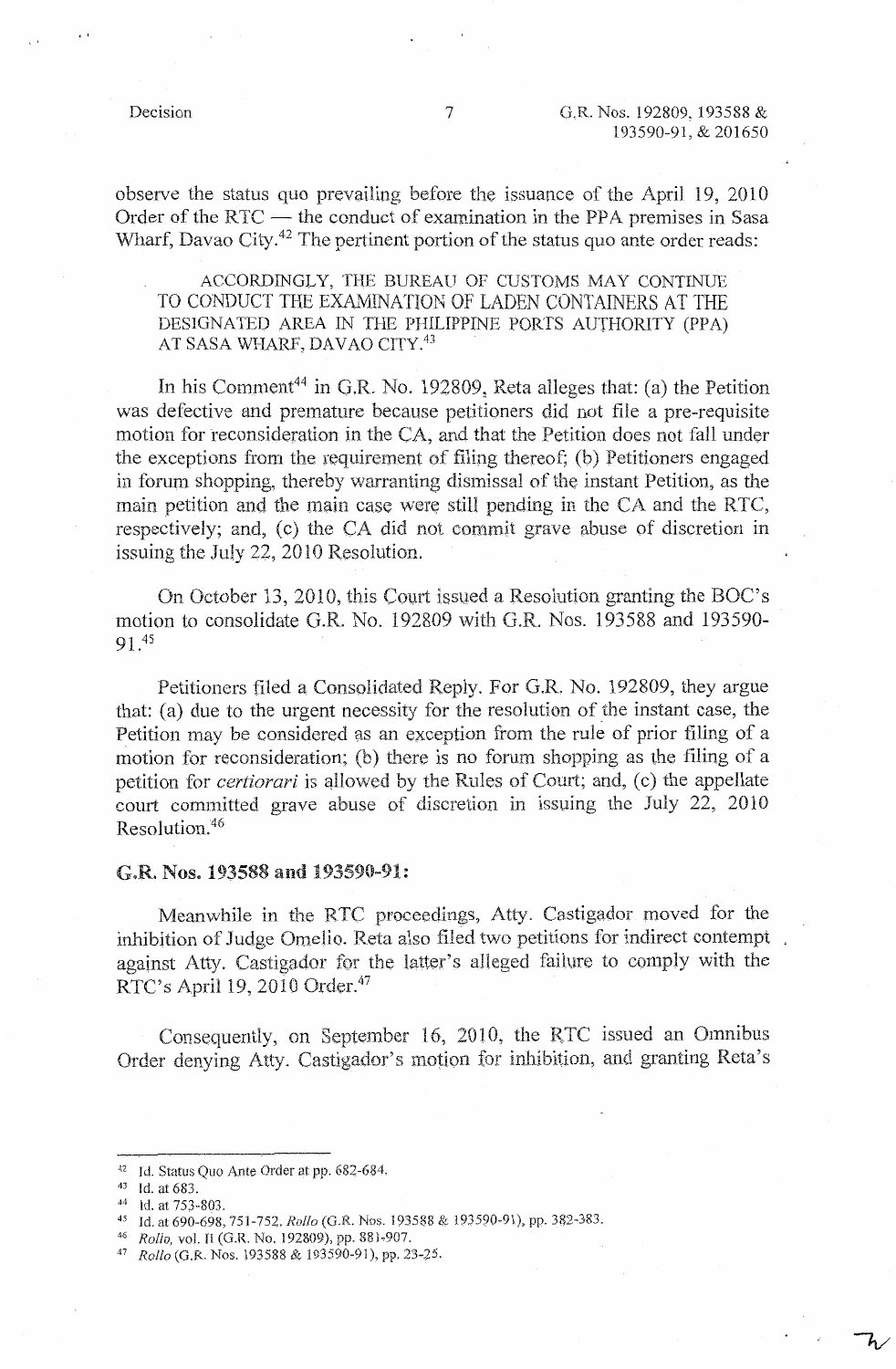$\mathcal{L}$ 

petitions for indirect contempt.48 In this connection, the RTC issued a warrant for the arrest of Atty. Castigador.<sup>49</sup>

Hence, Atty. Castigador filed a Petition for *Certiorari* and Prohibition straight to this Court attributing grave abuse of discretion on the part of the RTC in issuing the Omnibus Order and Warrant of Arrest. He claims that: (a) the RTC denied him due process as he was not afforded the opportunity to be heard and to defend himself prior to the issuance of the Omnibus Order and Warrant of Arrest; (b) the Omnibus Order did not indicate the factual bases to cite him for indirect contempt; and, (c) Judge Omelio exhibited bias and partiality in favor of Reta in handling the case. $50$ 

On October 15, 2010, Judge Omelio issued an Order voluntarily inhibiting himself from the case and recalling the Warrant of Arrest of Atty. Castigador. $51$ 

Reta then filed his Comment in G.R. Nos. 193588  $& 193590-91$  claiming that: (a) the Petition was defective and premature for failure of Atty. Castigador to file the prerequisite motion for reconsideration in the trial court, and that the Petition does not fall under the exceptions from the requirement of filing thereof; (b) Atty. Castigador did not observe the rule on hierarchy of courts when it elevated the case straight to this Court instead of the CA; (c) the Petition has become moot because Judge Omelio eventually inhibited himself and recalled the Warrant of Arrest in an Order dated October 15, 2010; and, (d) the trial court did not commit grave abuse of discretion in issuing the Omnibus Order.<sup>52</sup>

As stated, G.R. Nos. 193588 & 193590-91 were consolidated with G.R. No. 192809.53

Petitioners no longer discussed G.R. Nos. 193588 & 193590-91 in their Consolidated Reply pursuant to Judge Omelio's recantation of the assailed Omnibus Order. <sup>54</sup>

### **G.R. No. 201650:**

On January 17, 2012, the CA rendered its Decision on the main case dismissing the Petition for *Certiorari* for lack of merit. It ruled that the trial court was justified in issuing the writ of preliminary injunction in favor of

<sup>48</sup> Id. at 51-53.<br>
<sup>49</sup> Id. at 54-55.<br>
<sup>50</sup> Id. at 25-43.<br>
<sup>51</sup> Id. at 427-428.<br>
<sup>52</sup> Id. at 411-424.<br>
<sup>53</sup> See note 44.<br>
<sup>54</sup> *Rollo* (G.R. Nos. 193588 & 193590-91), pp. 601-604.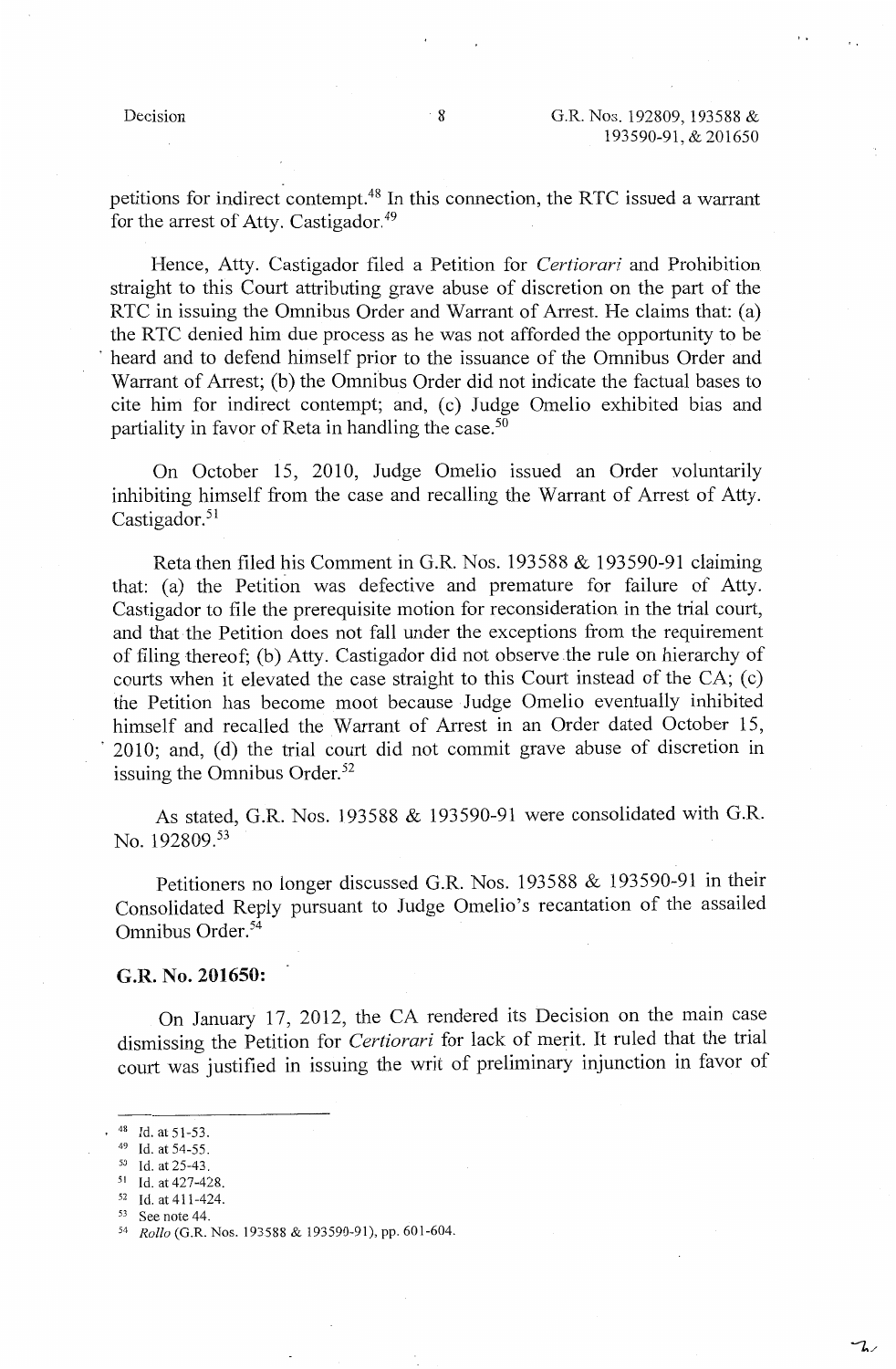Reta.<sup>55</sup> It noted that the April 19, 2010 RTC Order prohibited the cancellation of the MOA to preserve the status quo.<sup>56</sup> The appellate court agreed with the RTC that the status quo should be maintained until the issue on the propriety of the cancellation of the MOA is finally determined after the trial.<sup>57</sup>

In issuing the writ, the trial court did not interfere with the BOC's functions as the latter can still conduct its operations in ACY. There was also no pre-judgment of the case as the writ was issued only as a preventive remedy to protect Reta's right to a final and effective relief during the pendency of the action. 58 Lastly, the appellate court ruled (but did not elaborate) that there was no grave abuse of discretion on the part of the trial court in issuing the April 19, 2010 Order.<sup>59</sup>

Petitioners moved for reconsideration but it was subsequently denied by the appellate court in its April 17, 2012 Resolution<sup>60</sup> holding that this Court's status quo ante order did not prevent it from resolving the case.  $61$ 

Hence this Petition. Petitioners claim that the appellate court's Decision and Resolution contravened this Court's October 6, 2010 Resolution in G.R. No. 192809 on the issuance of a status quo ante order, as the CA should have deferred the resolution of the case.<sup>62</sup> They further claim that the appellate court misapprehended facts in stating that Reta invested machinery and equipment to be used in the designated examination area when in fact, it was the BOC that made the investment. $63$  The appellate court erred in not finding grave abuse of discretion on the part of the trial court in issuing the writ of preliminary injunction because: (a) it amounted to an interference in the BOC's exercise of a purely customs function; (b) Reta has not demonstrated the existence of a right that has been violated by petitioners as it was actually the former who breached the MOA and closed the ACY premises; (c) Reta has not suffered any irreparable injury; (d) the grant of injunctive relief effectively resolved the case on the merits; and, (e) the MOA between BOC and Reta has been revoked. 64

In Reta's Comment in G.R. No. 201650, he reiterated the findings of the appellate court and the trial court with regard to his entitlement to the injunctive relief. 65 The appellate court did not err in dismissing the petition

- $^{59}$  Id. at 90.<br>  $^{60}$  Id. at 93-95.<br>  $^{61}$  Id.
- 
- 
- 
- 
- 62 Id. at 38-40.<br>
63 Id. at 40-44.<br>
64 Id. at 46-62.<br>
65 Id. at 638-642.

<sup>55</sup>*Rollo* (G.R. No. 201650), p. 88.

 $\frac{57}{58}$  Id. at 89.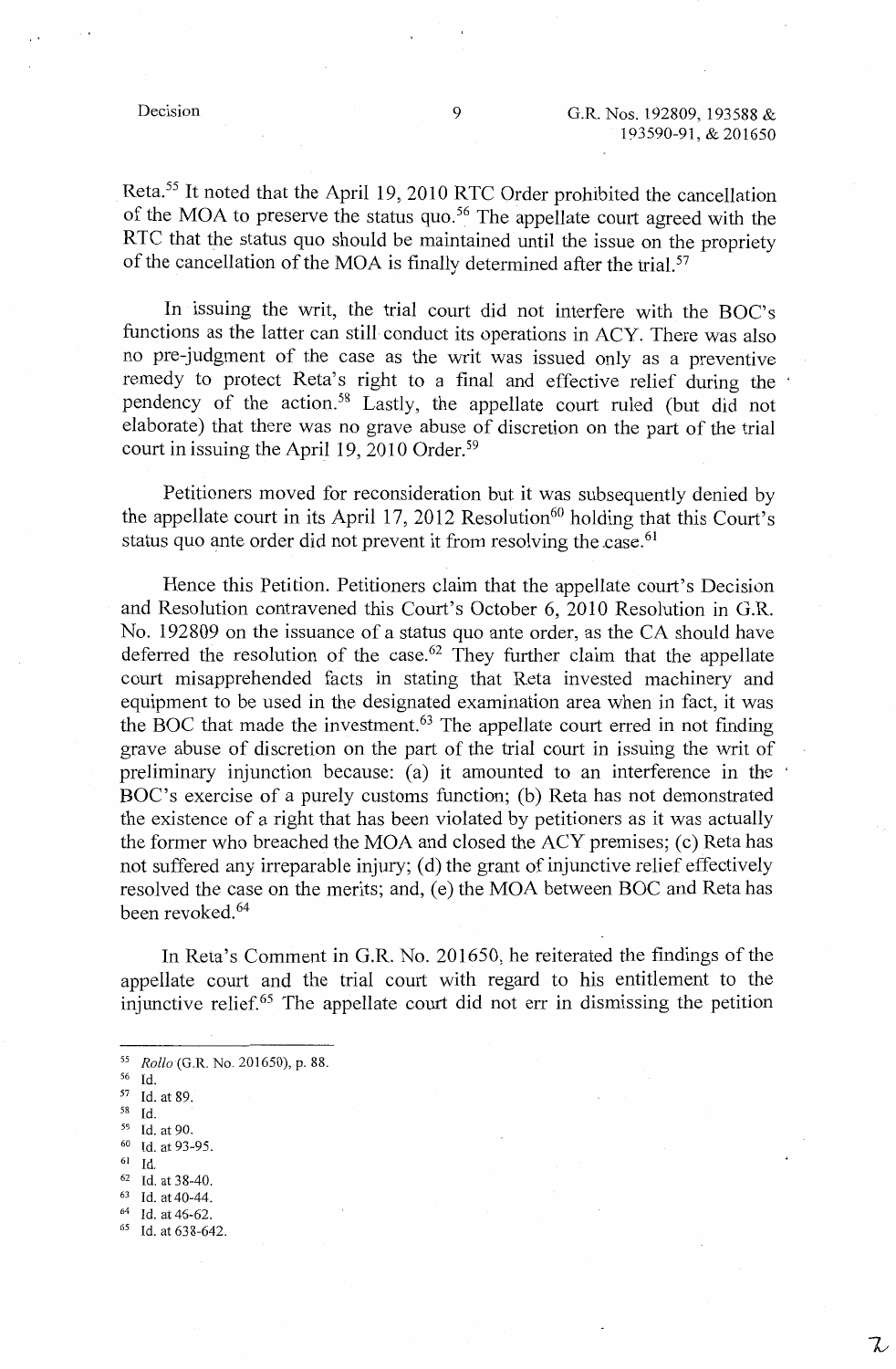despite this Court's status quo ante order.<sup>66</sup> Reta claims that the revocation of the MOA had no basis and the BOC did not afford him due process. 67 The BOC closed ACY and eventually revoked the MOA after the former reported the smuggling activities of a certain Rapzel General Merchandise.<sup>68</sup>

Reta claims that the BOC wants him out of the picture to prevent the exposure of the smuggling activities happening therein.<sup>69</sup> Reta also avers that the CA correctly dismissed the petition because Atty. Castigador had an administrative case in the Office of the Ombudsman that resulted to his dismissal from service and the recommendation of filing of criminal charges for violation of Republic Act No. 3019 or the Anti-Graft and Corrupt Practices Act<sup>70</sup> against him.

Petitioners filed their Reply. They posit that Reta stated extraneous matters in his Comment that are irrelevant to the issues of the case, which pertain to the propriety of the injunctive relief the RTC granted in favor of Reta. 71 They add that Judge Omelio's reversal of the March 19, 2010 RTC Order, being issued by a different judge, violated judicial courtesy.<sup>72</sup> They reiterate their allegations in their Petition.

### **Issue**

Considering the foregoing, the remaining issue for the resolution of the Court is whether the CA erred in not finding grave abuse of discretion on the part of the RTC in issuing a writ of preliminary injunction in favor of Reta.

### **Our Ruling**

At the outset, the Court finds that G.R. No. 192809 has been mooted. Assailed therein is the July 22, 2010 CA Resolution denying petitioners' application for injunctive relief relative to the April 19, 2010 RTC Order. Hence, the July 22, 2010 Resolution is an interlocutory order the CA issued pending its decision on the main case. As shown, the main case in the appellate court has already been terminated by the promulgation of the January 17, 2012 Decision and April 17, 2012 Resolution, and is in fact already elevated to this Court in G.R. No. 201650. There is thus no reason for the Court to separately resolve G.R. No. 192809 as the issues raised therein will be addressed in resolving G.R. No. 201650.

- $\frac{68}{69}$  Id. at 644-656.
- 

<sup>&</sup>lt;sup>66</sup> Id. at 666-671.<br><sup>67</sup> Id. at 644-645.

<sup>&</sup>lt;sup>70</sup> Id. at 671-681. See the November 29, 2012 Decision and Resolution (the same date) of the Office of the Ombudsman at 684-707, 708-74L

 $^{71}$  Id. at 755-756.<br> $^{72}$  Id. at 757

Id. at 757.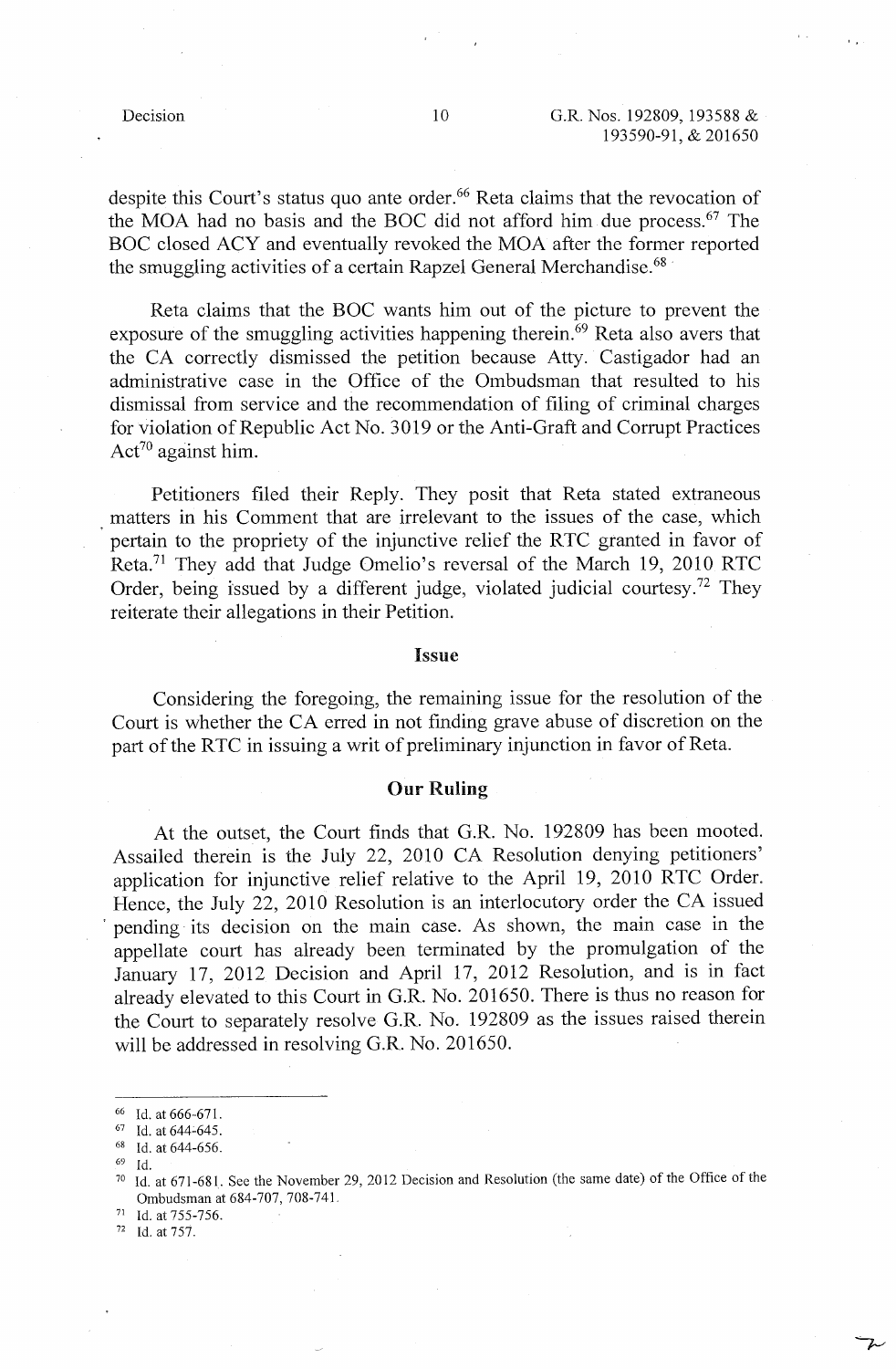$-7$ 

Likewise, G.R. Nos. 193588 & 193590-91 have been mooted. Assailed therein is the September 16, 2010 Omnibus Order of the RTC that denied Atty. Castigador's motion for inhibition, and granted Reta's petitions for indirect contempt resulting to the issuance of a warrant for Atty. Castigador's arrest. However, this Omnibus Order was superseded by Judge Omelio's issuance of the October 15, 2010 Order voluntarily inhibiting himself from the case and recalling the Warrant of Arrest of Atty. Castigador. By reversing its own order, the trial court effectively granted Atty. Castigador's challenge of the Omnibus Order. As a result, there is no more controversy for this Court to resolve in G.R. Nos. 193588 & 193590-91.

What remains under litigation now is the Petition in G.R. No. 201650 which we find meritorious.

To recall, the trial court issued a writ of preliminary injunction in its Order dated April 19, 2010, prohibiting the BOC from closing the designated examination area in ACY, from revoking the MOA, and ordering them to resume operations in the ACY. The Order was appealed to the CA via a Petition for *Certiorari* which the appellate court dismissed finding no grave abuse of discretion on the part of the trial court.

Upon review of the records, we hold that the appellate court committed reversible error. Contrary to its findings, the trial court actually acted with grave abuse of discretion as Reta was not entitled to a writ of preliminary injunction.

A writ of preliminary injunction is a preservative remedy for the protection of substantial rights and interests.<sup>73</sup> It is not a cause of action itself, but a mere provisional remedy adjunct to a main suit.<sup>74</sup> It is granted at any stage of an action or proceeding prior to the judgment or final order, requiring a party or a court, agency or a person to refrain from a particular act or acts; it may also require the performance of a particular act or acts, in which case it shall be known as a preliminary mandatory injunction.<sup>75</sup> It may be granted by the court where the action or proceeding is pending.<sup>76</sup> The purpose of injunction is to prevent threatened or continuous irremediable injury to the , parties before their claims can be thoroughly studied, and its sole aim is to preserve the status quo until the merits of the case are fully heard.<sup> $77$ </sup> The issuance of a writ of preliminary injunction is governed by Rule 58 of the Rules of Court.

74 Id.

<sup>73</sup>*Philippine Charity Sweepstakes Office v. TMA Group of Companies Pty Ltd.,* G.R. Nos. 212143, 225457, & 236888, August 28, 2019.

<sup>&</sup>lt;sup>75</sup> Rules of Court, Rule 58, Sec. 1.<br><sup>76</sup> Rules of Court, Rule 58, Sec. 2.

Philippine Charity Sweepstakes Office v. TMA Group of Companies Pty Ltd., supra, citing *Lukang v. Pagbilao Development Corporation,* 728 Phil. 608, 617 (2014).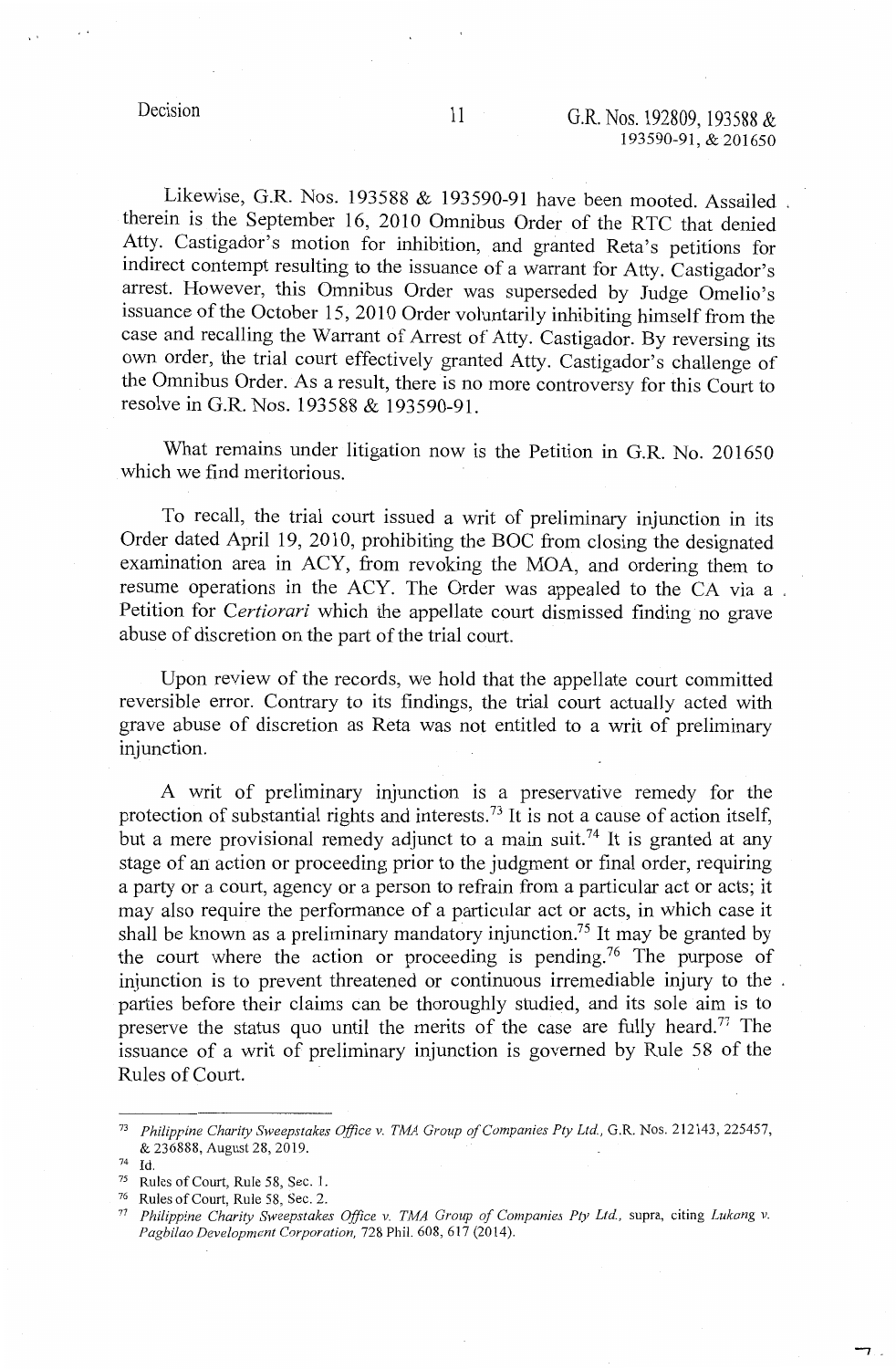フィ

Jurisprudence laid down the requisites for the issuance of a writ of preliminary injunction as follows: (a) the applicant must have a clear and unmistakable right to be protected, that is a right in *esse;* (b) there is a material and substantial invasion of such right; (c) there is an urgent need for the writ to prevent irreparable injury to the applicant; and, (d) no other ordinary, -speedy, and adequate remedy exists to prevent the infliction of irreparable injury. <sup>78</sup>

*Sumifru (Philippines) Corp. v. Spouses Cereño (Sumifru)*<sup>79</sup> discussed the concept of a clear and unmistakable right that may be protected by a writ of preliminary injunction, to wit:

A writ of preliminary injunction, being an extraordinary event, one deemed as a strong arm of equity or a transcendent remedy, must be granted only in the face of injury to actual and existing substantial rights. A right to be protected by injunction means a right clearly founded on or granted by law or is enforceable as a matter of law. An injunction is not a remedy to protect or enforce contingent, abstract, or future rights; it will not issue to protect a right not *in esse,* and which may never arise, or to restrain an act which does not give rise to a cause of action. When the complainant's right is doubtful or disputed, he does not have a clear legal right and, therefore, injunction is not proper. While it is not required that the right claimed by the applicant, as basis for seeking injunctive relief, be conclusively established, it is still necessary to show, at least tentatively, that the right exists and is not vitiated by any substantial challenge or contradiction.<sup>80</sup> (Citations omitted)

Before the courts may issue a writ of preliminary injunction, it is essential that the party seeking its issuance be able to establish the existence of a right to be protected. It must be a right that is actual, clear, and existing; not a mere contingent, abstract, or future right. Further, the invasion of that clear and unmistakable right must be material and substantial.

There must also be a showing of urgency to prevent irreparable injury on the part of the party seeking injunction. Injury is irreparable where there is no

<sup>78</sup>*Shuley Mine, Inc. v. Department of Environment and Natural Resources,* G.R. No. 214923, August 28, 2019. Notably, Section 3, Rule 58 of the Rules of Court provides for grounds for the issuance of a writ of preliminary injunction:

Section 3. Grounds for issuance of preliminary injunction. - A preliminary injunction may be granted when it is established:

<sup>(</sup>a) That the applicant is entitled to the relief demanded, and the whole or part of such relief consists in restraining the commission or continuance of the act or acts complained of, or in requiring the performance of an act or acts either for a limited period or perpetua11y;

<sup>(</sup>b) That the commission, continuance or non-performance of the act or acts complained of during the litigation would probably work injustice to the applicant; or

<sup>(</sup>c) That a party, court, agency or a person is doing, threatening, or is attempting to do, or is procuring or suffering to be done some act or acts probably in violation of the rights of the applicant respecting the subject of the action or proceeding, and tending to render the judgment ineffectual.<br><sup>79</sup> 825 Phil. 743 (2018).<br><sup>80</sup> Id. at 750-751.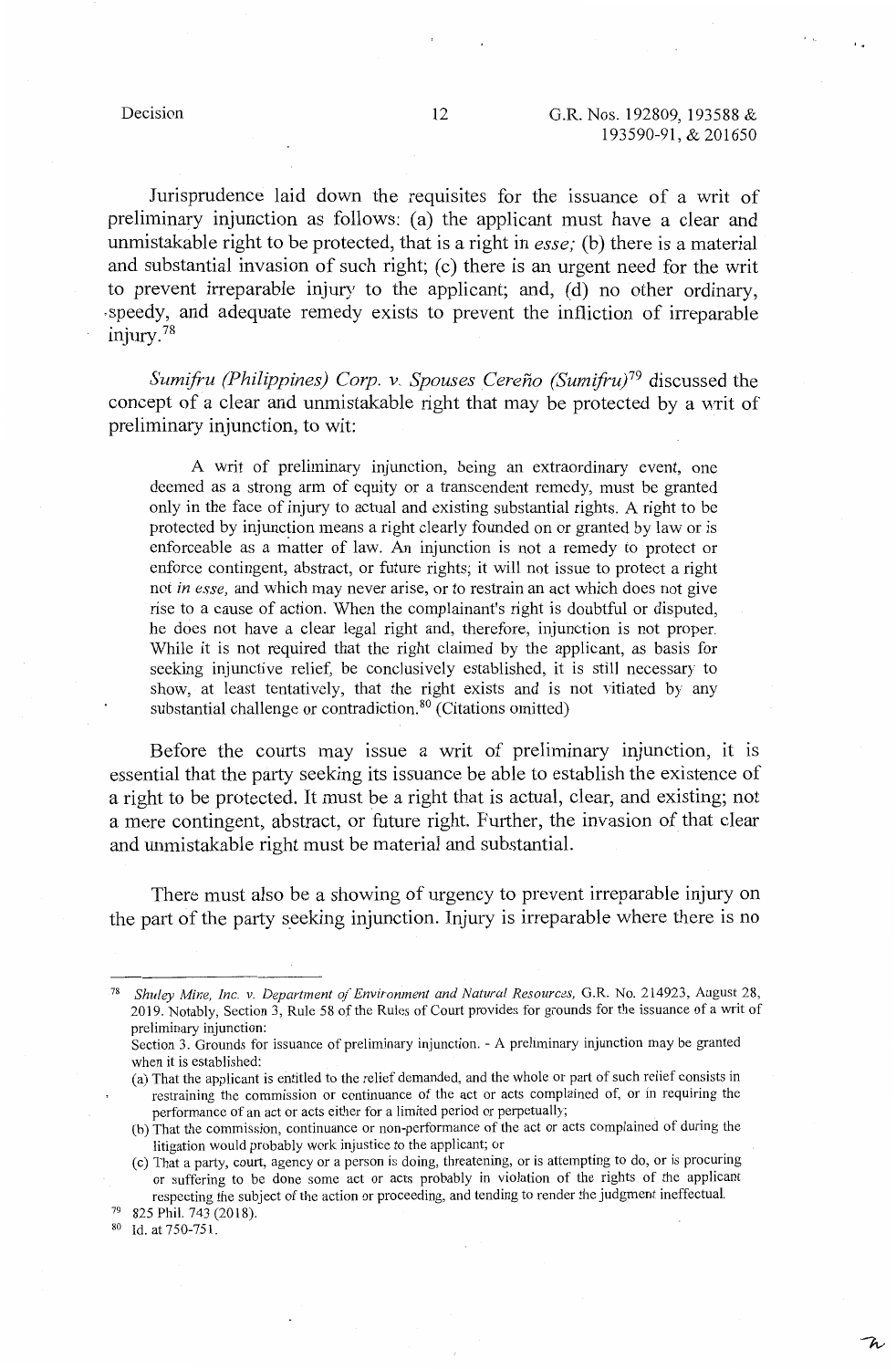standard by which its amount can be measured with reasonable accuracy.<sup>81</sup> *Philippine Charity Sweepstakes Office v. TMA Group of Companies Pty Ltd. (Philippine Charity Sweeptstakes Office)*<sup>82</sup> discussed the unquantifiable nature of damages or injury for the issuance of a writ of preliminary injunction:

Here, any damage petitioner may suffer is easily subject to mathematical computation and, if proven, is fully compensable by damages. Thus, a preliminary injunction is not warranted. As previously held in *Golding v. Balatbat*, the writ of injunction -

should never issue when an action for damages would adequately compensate the injuries caused. The very foundation of the jurisdiction to issue the writ rests in the probability of irreparable injury, the inadequacy of pecuniary compensation, and the prevention of the multiplicity of suits, and where facts are not shown to bring the case within these conditions, the relief of injunction should be refused. <sup>83</sup>

To satisfy the requisites for the issuance of the writ, mere *prima facie*  evidence is needed to establish the clear and unmistakable right, and the substantial and material invasion thereof; complete and conclusive proof is not needed. 84 Injunction should therefore not be issued "if there is no clear legal right materially and substantially breached from a *prima facie* evaluation of the evidence of the complainant."85

It is well settled that the aggrieved party may challenge the issuance of a writ of preliminary injunction only on the ground of grave abuse of discretion amounting to lack or excess of jurisdiction on the part of the issuing court.<sup>86</sup> Grave abuse of discretion in the issuance of writs of preliminary injunction implies "a capricious and whimsical exercise of judgment that is equivalent to lack of jurisdiction, or where the power is exercised in an arbitrary or despotic manner by reason of passion, prejudice or personal aversion amounting to an evasion of [a] positive duty or to a virtual refusal to perform the duty enjoined, or to act at all in contemplation of law."<sup>87</sup>

In the instant case, the requisites for the issuance of a writ of preliminary injunction, as laid down, were not met.

- 
- 87 Id.

<sup>81</sup> Id. at 751.<br><sup>82</sup> Supra note 73.<br><sup>83</sup> Id. citing *Heirs of Yu v. Court of Appeals*, 717 Phil. 284, 301-302 (2013), and *Golding v. Balatbat*, 36 Phil.

<sup>941, 946 (1917).&</sup>lt;br><sup>84</sup> Municipality of Famy, Laguna v. Municipality of Siniloan, Laguna, G.R. No. 203806, February 10, 2020.<br><sup>85</sup> Id., citing *Bicol Medical Center v. Botor*, 819 Phil. 447, 457 (2017).<br><sup>86</sup> See Cahambing v.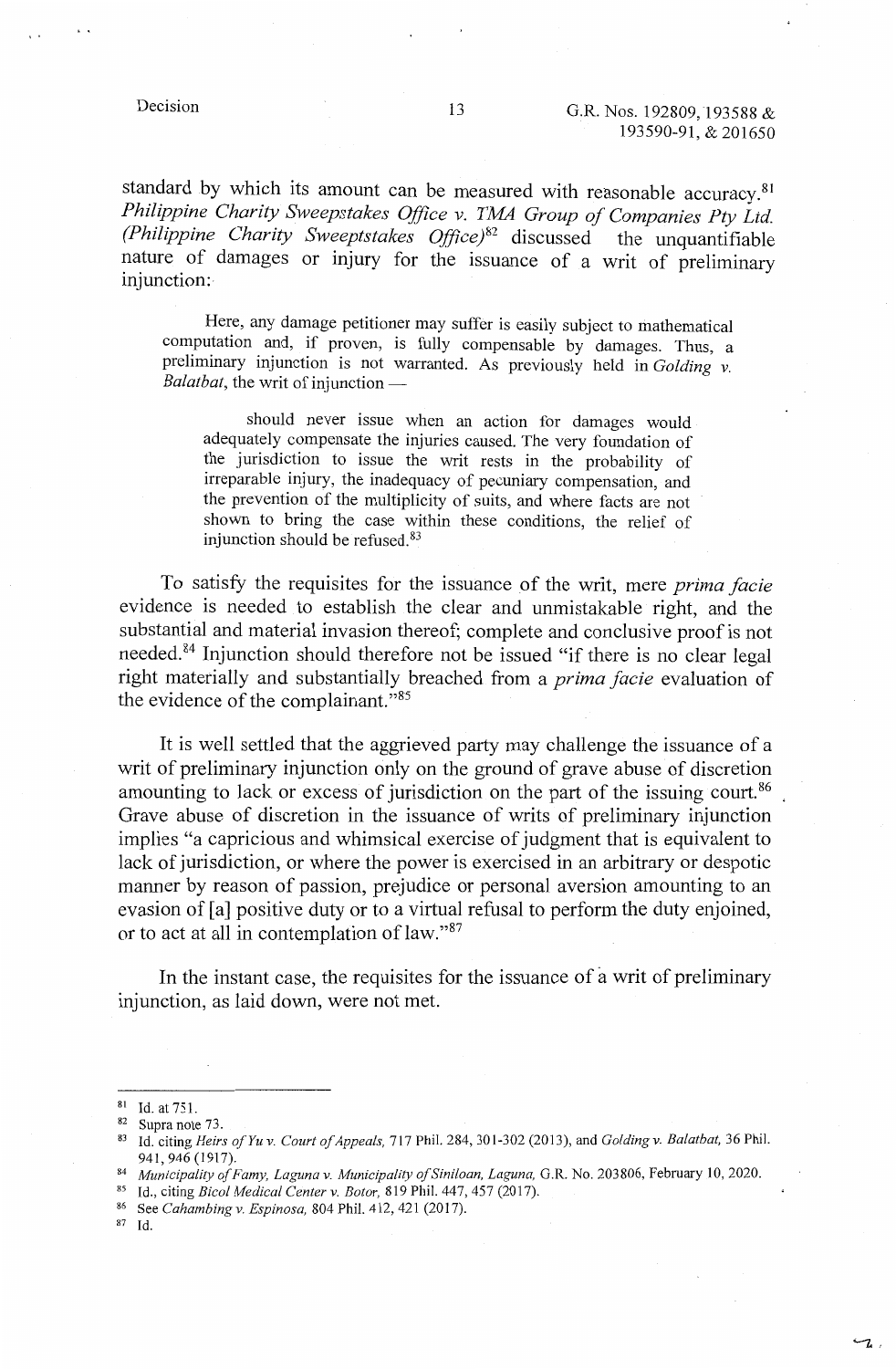$\overline{z}$ 

First, Reta has no clear and unmistakable right on the conduct of examination in ACY. The conduct of examination in ACY premises is governed by the MOA between Reta and the BOC. It is undisputed that the parties consented to the *MQA* which stipulated that any of the parties may revoke it for cause at any time before the end of its term.<sup>88</sup> On March 5, 2010, BOC has already revoked the MOA on the ground of strained relations due to Reta's closure of the ACY premises. The revocation was made before the issuance of the assailed RTC Order.

Revocation is clearly within the BOC's right as it is empowered to do so by the MOA. In fact, it filed a petition before the RTC Manila to confirm the existence of just cause in revoking the MOA. To stress though, the existence of just cause is outside the issues of the instant case and the Court should allow that petition before the RTC Manila to take its course. In addition, the legality of the revocation of the MOA may be addressed in the trial proper in RTC Davao. The subject of the instant case is just one of the incidents in the trial proper in the RTC that unfortunately reached this Court.

Therefore, as the BOC is empowered to revoke the MOA, Reta has no clear and unmistakable right on the continuation of customs operations in ACY premises. To reiterate the case of *Sumifru,* the right, to be clear and unmistakable, shall not be vitiated by substantial challenge or contradiction.<sup>89</sup> In this instance, the substantial challenge or contradiction to Reta's claimed right is the BOC's own right to revoke the MOA.

Second, it follows that there is no substantial or material invasion of Reta's right. As the right does not exist, there can be no substantial or material invasion thereof.

Third, the damage or injury allegedly sustained by Reta is not irreparable. As set out, the damages or injury suffered by the party applying for injunction must be unquantifiable. The Petition correctly pointed out that Reta was able to state in his Complaint an amount *(i.e.,* Pl00,000.00) pertaining to the loss of earnings he suffers for each day the BOC is not conducting examinations in ACY.<sup>90</sup> Therefore, the requisite of irreparable injury is not met.

Based on the foregoing, the issuance of a writ of preliminary injunction in favor of Reta is not proper. Plainly, the RTC gravely abused its discretion in issuing the writ because Reta is not entitled thereto.

The BOC and Atty. Castigador argued in the CA that it should defer resolution of the case pursuant to this Court's Status Quo Ante Order in G.R.

<sup>88</sup>*Rollo,* (G.R. No. 201650), p. 97. 89 *Sumifru (Philippines) Corp. v. Spouses Cerefio,* supra note 79. 90 *Rollo,* (G.R. No. 201650), pp. 57-59. See *Complaint* at 103-116.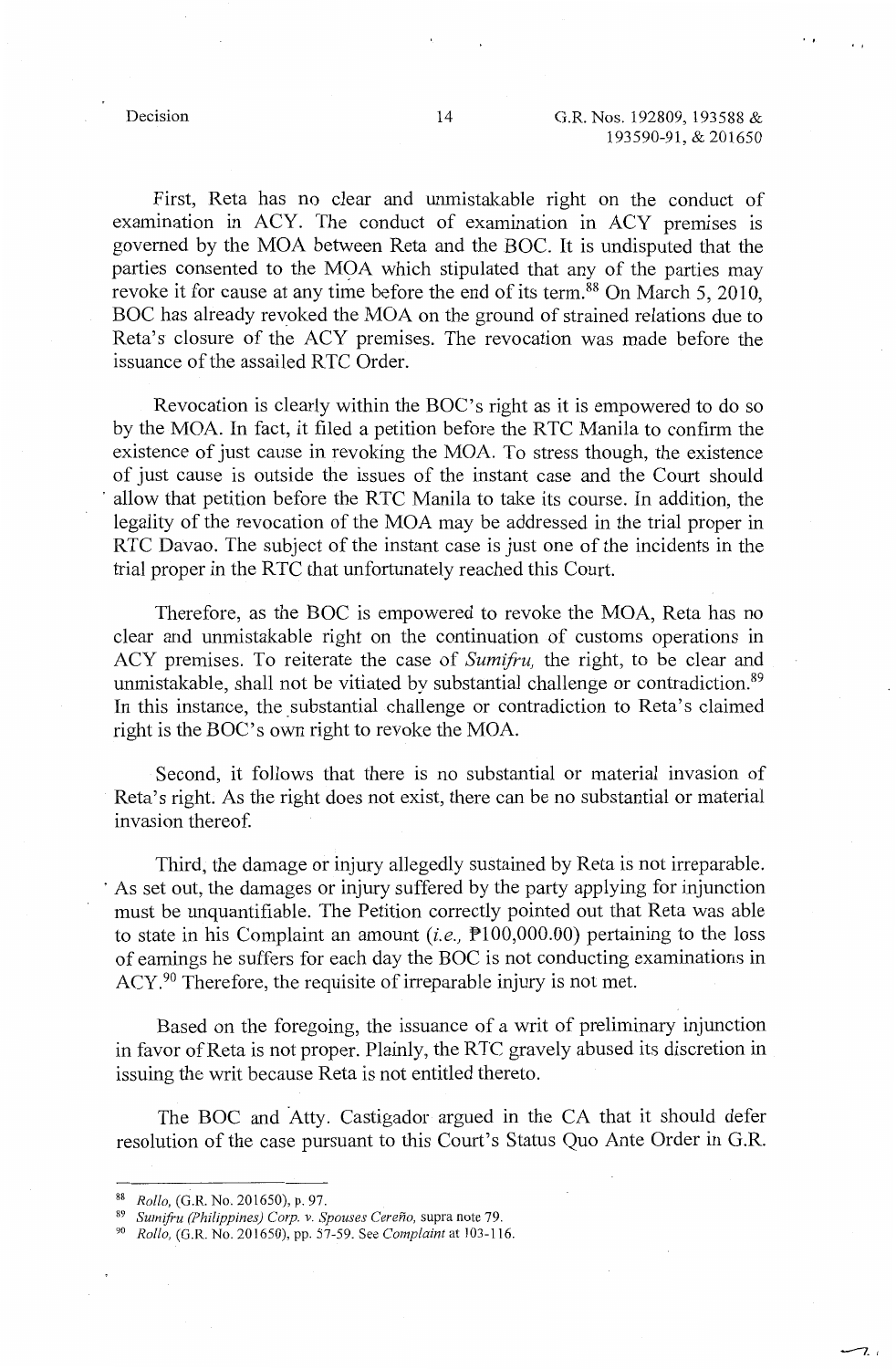No. 192809. The appellate court resolved the case nonetheless (hence, G.R. No. 201650). Petitioners reiterate in the instant Petition that the CA should have deferred resolution of the case. In this regard, the Court agrees with the appellate court that the Status Quo Ante Order did not restrain the CA from resolving the case. The Status Quo Ante Order pertains to the conduct of customs operations in the PPA premises, not on the courts' resolution of the case. The order in fact allowed the BOC to conduct operations in the PPA premises while the case was pending.

Finally, the Court deems it necessary to note that there was no need for Reta to point out Atty. Castigador's administrative case in the Office of the Ombudsman and his possible criminal liability for graft and corruption. These are matters completely irrelevant to the issue in the instant case.

In sum, the Court reverses the trial court's issuance of the writ of preliminary injunction. The BOC is therefore not obligated to conduct its operations in the ACY premises during the pendency of the trial proper. As Judge Omelio eventually inhibited himself from the case, the RTC branch where the case was re-raffled shall continue with the trial proper with dispatch. The Court lifts the *status quo ante* order issued on October 6, 2010 as it no longer serves its purpose pursuant to this Court's reversal of the RTC's writ of preliminary injunction.

WHEREFORE, the Court rules as follows:

- 1. To DISMISS the Petition for Certiorari in G.R. No. 192809 and the Petition for *Certiorari* and Prohibition in G.R. Nos. 193588 and 193590- 91 on the ground of mootness.
- 2. To GRANT the Petition for Review on *Certiorari* in G.R. No. 201650. The January 17, 2012 Decision and April 17, 2012 Resolution of the Court of Appeals in CA-G,R. SP No. 03568 are REVERSED and SET ASIDE. The March 19, 2010 Order of the Regional Trial Court, Davao City, Branch 16 in Civil Case No. 33,275-10 is REINSTATED. Moreover, the writ of preliminary injunction issued by Regional Trial Court, Davao City, Branch 14 on April 19, 2010 in Civil Case No. 33,275-10 is LIFTED. The corresponding branch of the Regional Trial Court, Davao City, where Civil Case No. 33,275-10 was re-raffled is **ORDERED** to continue the trial with **DISPATCH**.
- 3. The *Status Qua Ante* Order issued by this Court on October 6, 2010 in G.R. No. 192809 is LIFTED.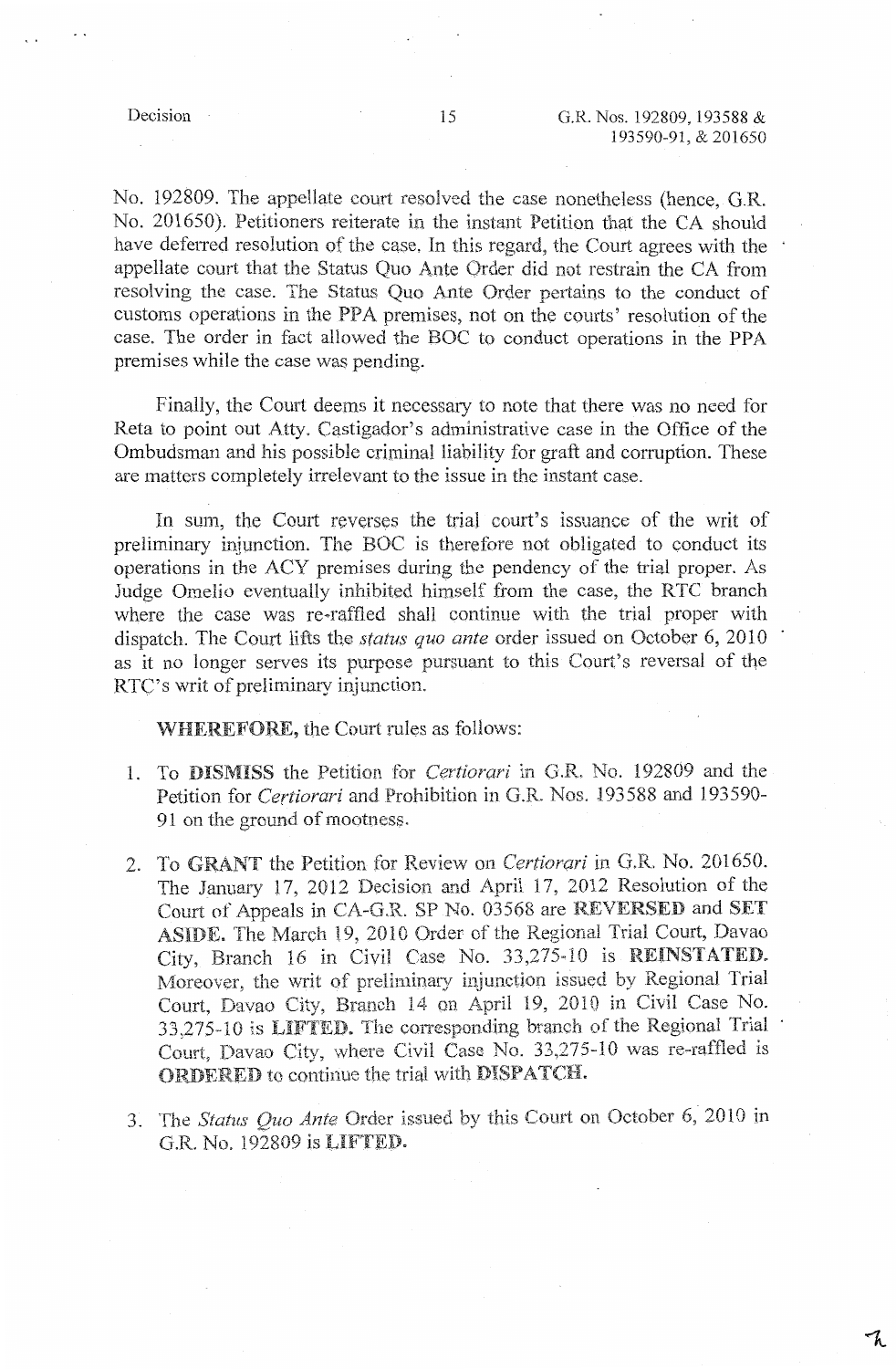Decision

# **SO ORDERED.**

**RAMQNPAUL .. HERNANDO** 

Associate Justice

**WE CONCUR:** 

**~~~** MARVIC<sub>M.V.F.</sub> LEONEN

*1* Associate Justice Chairperson

**HENRI JEAN PAUL B. INTING**<br>Associate *bustice* 

 $\widetilde{m}$ ,  $\widetilde{r}$ **EDGARDO L. DELOS SANTOS** 

Associate Justice

**JHOSEP VLOPEZ** Associate Justice

16 G.R. Nos. 192809, 193588 & 193590-91, & 201650